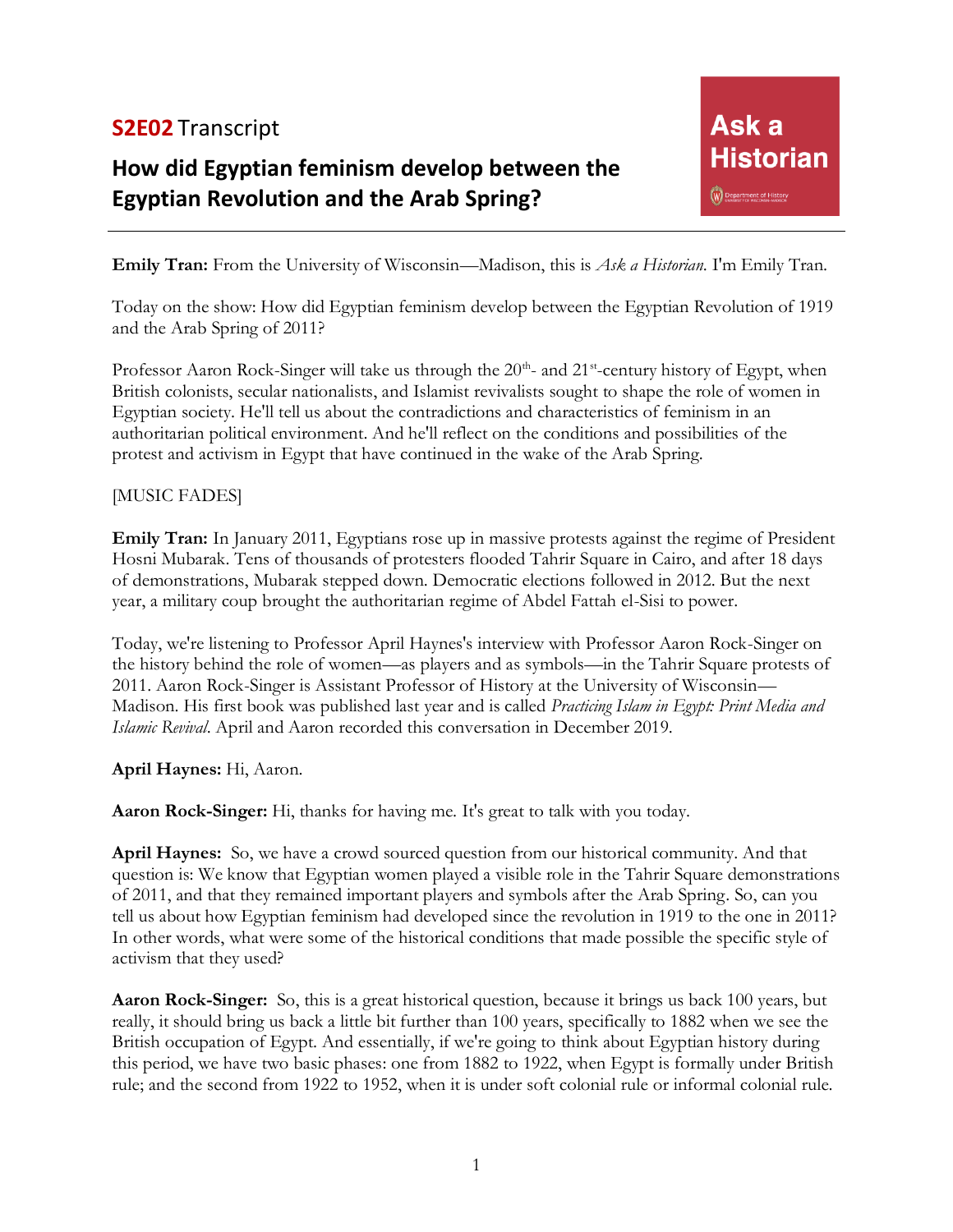Now 1919 as a date matters because it is this moment when Egyptians engage in a nationalist rebellion to try to throw off British rule. And in this context, women are really important parts of the public mobilization. They're not simply backroom players preparing men to go out to battle in public space but are very much making a claim to public space themselves, with their bodies, with their political slogans. And they're very much part of the leadership of these demonstrations.

Now, I don't want to overstate the point and suggest there is some level of gender equality at this moment that everything after that was simply a decline from this egalitarian state. But I am simply making the point that at this moment, women are key players not fully represented, but nonetheless key players in the nationalist revolution.

Now, what happens after 1952, which is really the tail end of our colonial period, is that there is a successful nationalist revolution in Egypt called the Free Officers Revolution. And it's led by a group of junior army officers, most notably Gamal Abdel Nasser, who is often known simply as Nasser.

Now, what's so striking about this story in Egypt's history is that, if you read how the nationalists themselves understood this period, it was one of the empowerment of women, that this was a secular nationalist project that aimed to bring women up to the level of men that aim to empower women by expanding opportunities for education, expanding opportunities for employment.

And the Nasser period, which stretched from 1952 to 1970, really did this in many respects. If we're simply looking at the empirics of it, we see an expansion of female education, we see an expansion of female employment. It's important to also note that these expansions are part and parcel of a broader broadening of education to the masses in Egypt during this period, and of the increasing growth of the government as a work option for graduates of Egyptian universities. And in the mid-1950s, Abdel Nasser actually introduces a new policy, which is essentially ad hoc at first, that any graduate of an Egyptian university would be guaranteed government employment and women very much take advantage of this.

But if we are to understand the history of feminism in the Abdel Nasser period, we also need to attend to the fact that this is an authoritarian feminism; it's often been called state feminism. And we can look at the empirical measures of female employment and female education and note real progress.

But we also need to pay attention to the fact that first, women are not involved in making these decisions. So, women have essentially been left out of this and instead, in the nationalist project, are very much considered to be objects of communal purity as symbols for communal purity.

And the second point to be made is that we have to ask this question of what does feminism look like in an authoritarian political environment, insofar as feminism is a project of seeking freedom for women that men already enjoy? What should we make of this project of freedom seeking when there are all sorts of political, economic and social freedoms that aren't available to the population at large?

And so, one of the results of this is that alongside a project of state feminism, we very much have a decimation of feminist organizations, because we have a decimation of all social organizations during this period that don't toe the government line.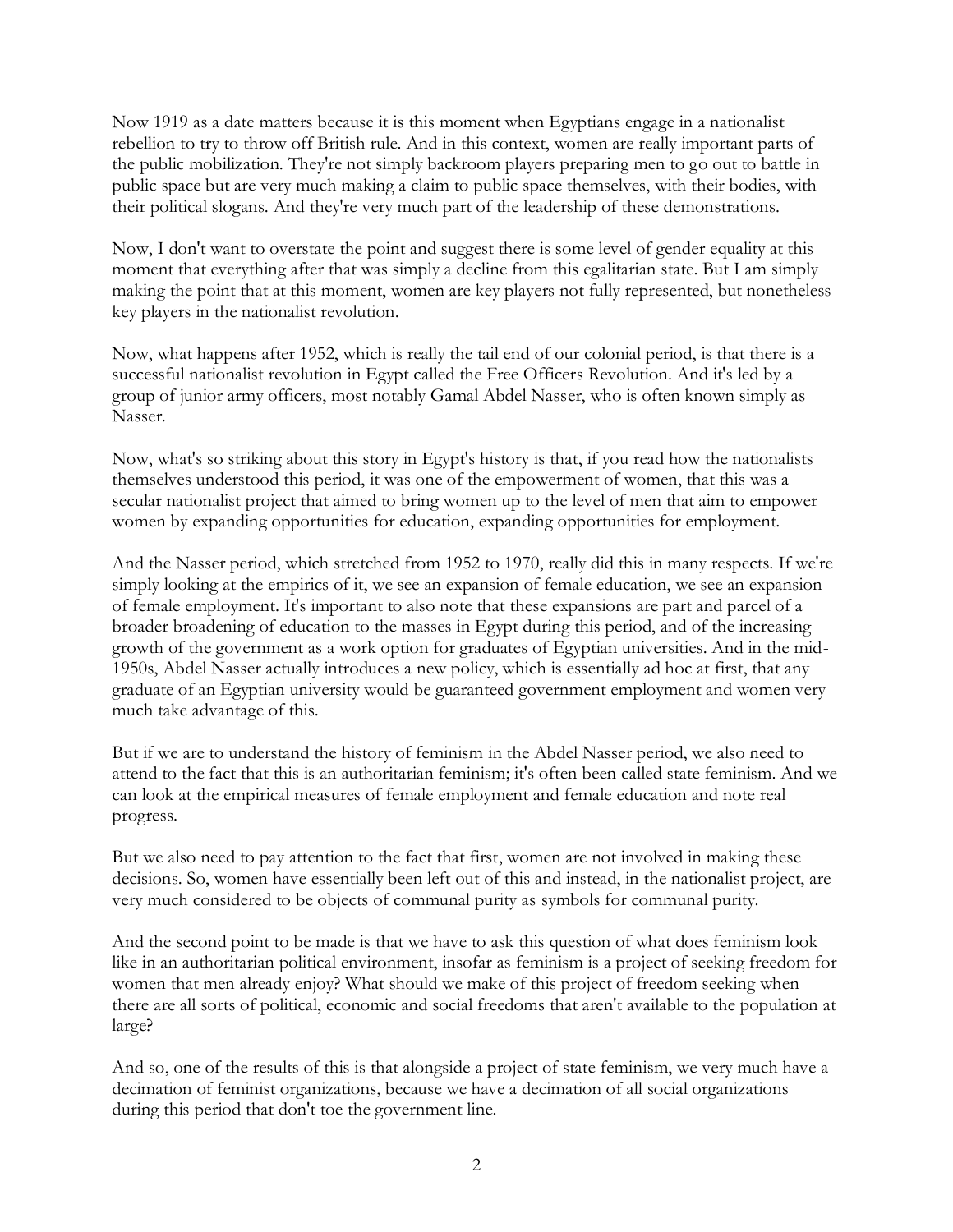Now there are, of course, women who make the decision, including feminists in Egypt during this period, to cooperate with the military regime. And there are good reasons to do this: that, notwithstanding the fact that it's authoritarian, it is committed to expanding women's education and employment; that it is not particularly politically threatened by these feminist organizations. So, if they accept the reality of authoritarianism, there's a series of policy prescriptions that they can actually realistically pursue. But it also is to simply say there are real tensions in this project as they develop.

**April Haynes:** I've heard modern social scientists examining other parts of the world use this word 'femocrat,' a kind of contraction of 'feminist' and 'bureaucrat.' Is that the kind of position you're describing as women moved out of organizations that had an explicitly feminist purpose and into the state through education? Or are we talking about whole different populations?

**Aaron Rock-Singer:** So, the 'femocrat' is a great term. My sense of Egyptian bureaucratic history for this period, of what it meant to be a woman working in the Egyptian state, what it meant to be a symbol of secular nationalist progress, is that it was essentially a double-edged sword that on the one hand, it was a story of expanded opportunity. But on the other hand, it was a story in which many of the old binds of sexuality being disproportionately centered on women persisted.

And so, in this story, there are two key points to be made. One is that women are both objects and agents of national progress. They're objects of national progress, because they remain the repositories of communal purity, and they're agents because they're expected to go out and work and only if women are out there working, only if they're out there studying, can Egypt reach its goal of secular nationalist modernity. Yet as it does so, the old distinctions and anxieties about female sexuality persist.

And by way of example, usually we create a binary where there are women who veil, and this this represents a particular understanding of female sexuality. And there are women who don't veil, and this represents a modern liberal understanding of female sexuality.

April Haynes: Can you explain what you mean by women who veil and don't veil?

**Aaron Rock-Singer:** So in the Egyptian case, this really—up to the 1970s—meant to cover your hair, to wear the hijab. Now after the 1970s a second form of veiling known as the niqab, which also involves covering the face and only leaving the eyes visible, becomes increasingly popular. But in the 1950s and 60s, we're really talking about covering the hair.

Now, what's so striking about this move away from veiling these secular women in the government bureaucracy working alongside men, is that gendered expectations of public contact don't simply slide away. It's not as though suddenly male and female sexuality are equally problematic or unproblematic. Instead there are these very clear expectations of how the historian of Egypt Laura Bier describes women being required to performatively veil. This idea that while one might not need to wear a headscarf, one does need to act in a way that doesn't disproportionately or unnecessarily arouse the interest of the men around you.

And so here we have, on one hand, a very striking visual contrast between covering one's hair and not covering one's hair. But on the other hand, in terms of behavioral expectations, it doesn't appear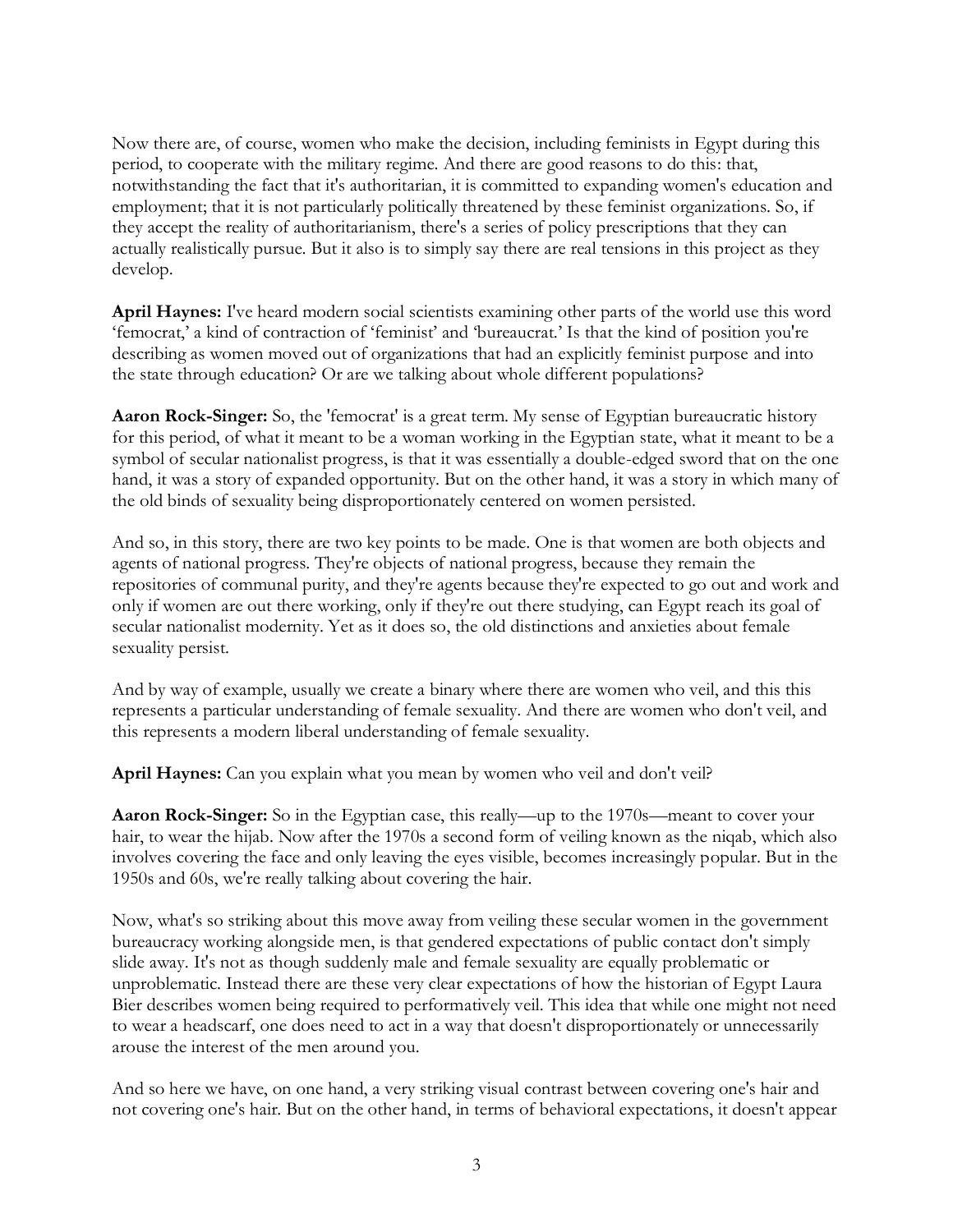that the secular nationalist project is all that different from a traditional or neo-traditional order that it contrast itself against. This liberal understanding of society is really reproducing many of the same binaries of female sexuality and male sexuality that were longstanding.

**April Haynes:** So that double standard persists. Can you talk a little bit about what the difference between the British colonial government meant for women and the early national period? Because you began the conversation by saying we should really take this all the way back to the 1880s? Can you tell us why?

**Aaron Rock-Singer:** Part of what is so important to understanding the history of feminism in its broader cultural context is that the British project wasn't particularly a liberating one for Egyptian women. And this is partially because the British project was so deeply elitist.

And so, what we have in Egypt is actually a limitation of education to a pretty narrow subset of the population under British rule. And so, we don't have this kind of massive expansion of women's employment. Now, there are women in Egypt, Egyptian women, during this period, who are able to find education and to a lesser extent employment, but those are disproportionately elite women. We're not talking about a broad social shift.

But ultimately, the British had a pretty traditional sense of how Egyptian society worked, one that didn't really take seriously the capacity of women to be major national actors. And not only did it not take seriously the capacity to be major national actors, but it didn't create the political conditions under which women could organize as women. And so here in this context, we really have, in some sense, an age old story of how women gain access to institutions, namely, through brothers and husbands and fathers, which should remind us both of the creativity of these women in gaining access to the institutions and also the very real structural impediments to any kind of broad enfranchisement within them.

**April Haynes:** Were British feminists as involved in the colonial project, as they were in, say, India?

**Aaron Rock-Singer:** The British project in Egypt was, in many respects, much less invasive than its Indian counterpart, it had much less infrastructure. The dividends of Egypt beyond the Suez Canal were not nearly as great.

So, I think that the main site where we see gender potentially coming up is really the educational system. But here again, this is a) primarily an elitist, and b) a politically quietest endeavor.

The basic premise of British educational reform in colonial Egypt was to create a politically quiescent population. The goal was to use education to essentially clamp down on political dissidents. And it's important to note here—and here I'm really drawing on the work of an anthropologist by the name of Greg Starrett—that this effort was fundamentally premised on using Islamic education to achieve colonial goals. That the idea was that if you teach them, to be a little bit glib about it, if you teach a man to read the Quran, you could teach him not to overthrow colonial rulers.

And so here was this idea of trying to turn these schools of Quranic recitation that were popular throughout Egypt into these more formalized and in the British language, sanitized spaces. And ultimately, here, we have really just a reproduction of the old gender order. We don't have anything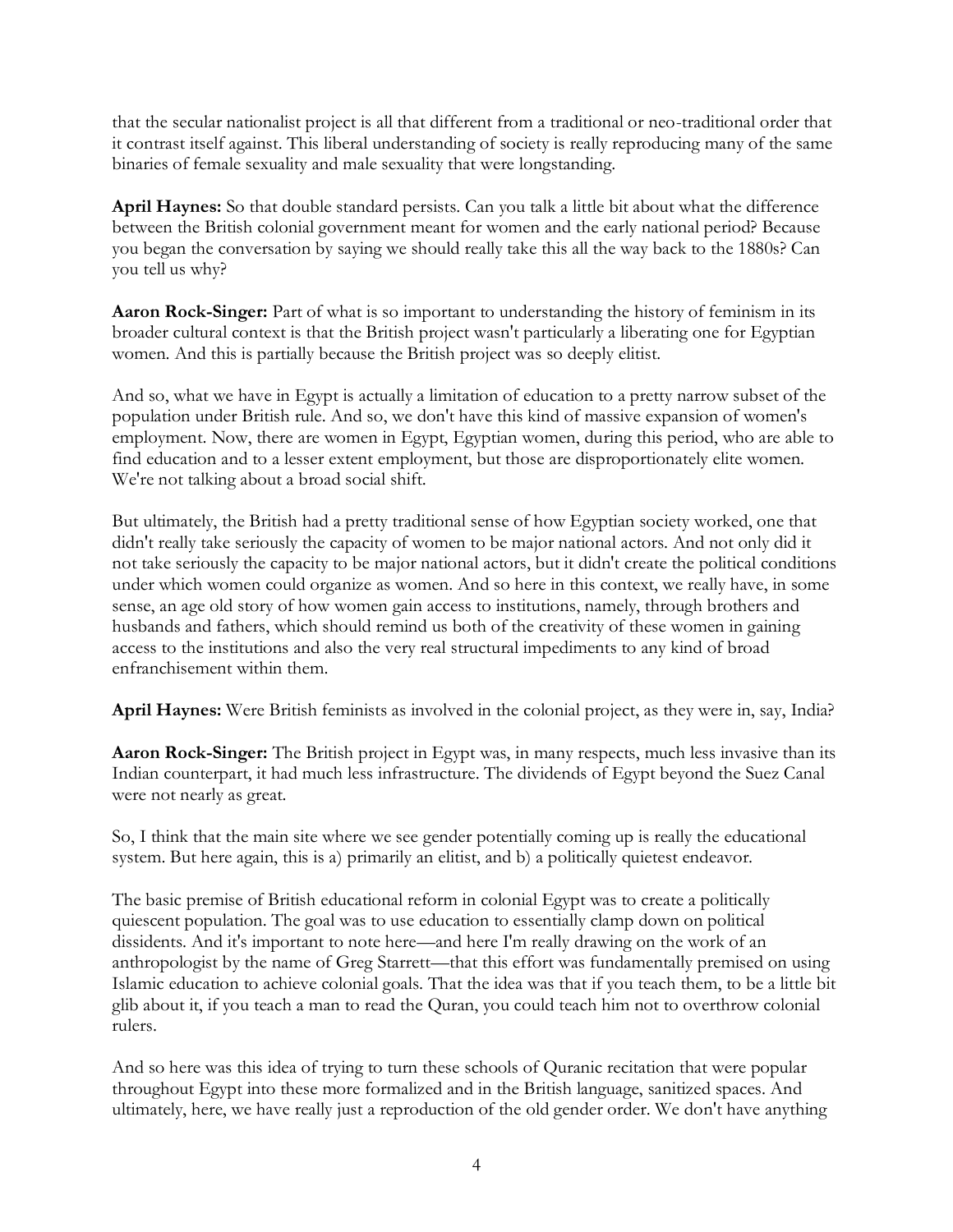particularly progressive. The goal here was not to empower the Egyptian population generally or any segment of it. In particular, it was fundamentally premised on how to clamp down on political dissent to create a self-reproducing politically acquiescent population.

**April Haynes:** So that would make sense in terms of its historical tracking into an authoritarian but independent regime.

**Aaron Rock-Singer:** So, I think the first point is that we have this intense continuity between colonial and postcolonial periods. And that's true in the realm of education. That's true in the realm of gender dynamics, that just as the British viewed women as symbols of Egyptian national purity, so too did post-colonial Egyptian rulers view women in this way.

Now, I don't want to take the agency away from these post-colonial elites, because this was also a choice. But it was a choice that had a) historical precedence, and b) a kind of local resonance. And the fact that it was being claimed as post-colonial and this project of secular nationalist modernity shouldn't blind us to the fact that it reproduced old anxieties about female sexuality, and that it was a an essentially quietist project of education and of ostensible liberation.

**April Haynes:** So how did all of that lead up to Tahrir Square? I'm thinking about the role of symbolism and how important it was: women as street artists, and also the ways in which female bodies were treated and public spectacle.

**Aaron Rock-Singer:** So, the period we haven't talked about between Abdel Nasser's rule—which ends in 1970—and the outbreak of protests in Tahrir Square in 2011, is the period of first Anwar Sadat rule from 1970 to 1981, and then of Hosni Mubarak's rule from 1981 to 2011. And I'll take them one by one.

Now, the 1970s in Egypt under Sadat saw what has been called an Islamic revival, a period in which Egyptians have widely varying political allegiances turned to religion in often very different ways. Some who adhered to Islamism, really challenged the current government, called for an Islamic state. Others were very happy to adhere to a particular vision of revival popularized by state institutions.

Now, the way it relates to feminism and to the broader public presence of women during this period is that women were, like in the secular nationalist project, objects and agents of Islamic revival, that having women on the street protesting was important for various political factions.

And so here, if we focus a little bit more on two of the Islamic groups of most prominence during this period: one, the leading Islamist group the Muslim Brotherhood, and the other the leading Salafi group Ansar Al-Sunna Al-Muhammadiyya.

Now, for those of you who don't know what Salafism is, it is a movement that seeks to model itself after the conduct of the early Islamic community in Medina, under the Prophet Muhammad in the seventh century. This is, of course, though, a distinctly 20th century movement. And in doing so they seek, among other things, to embrace highly restrictive understandings of gender relations, particularly vis-a-vis men and women inhabiting the same space, which they call gender mixing.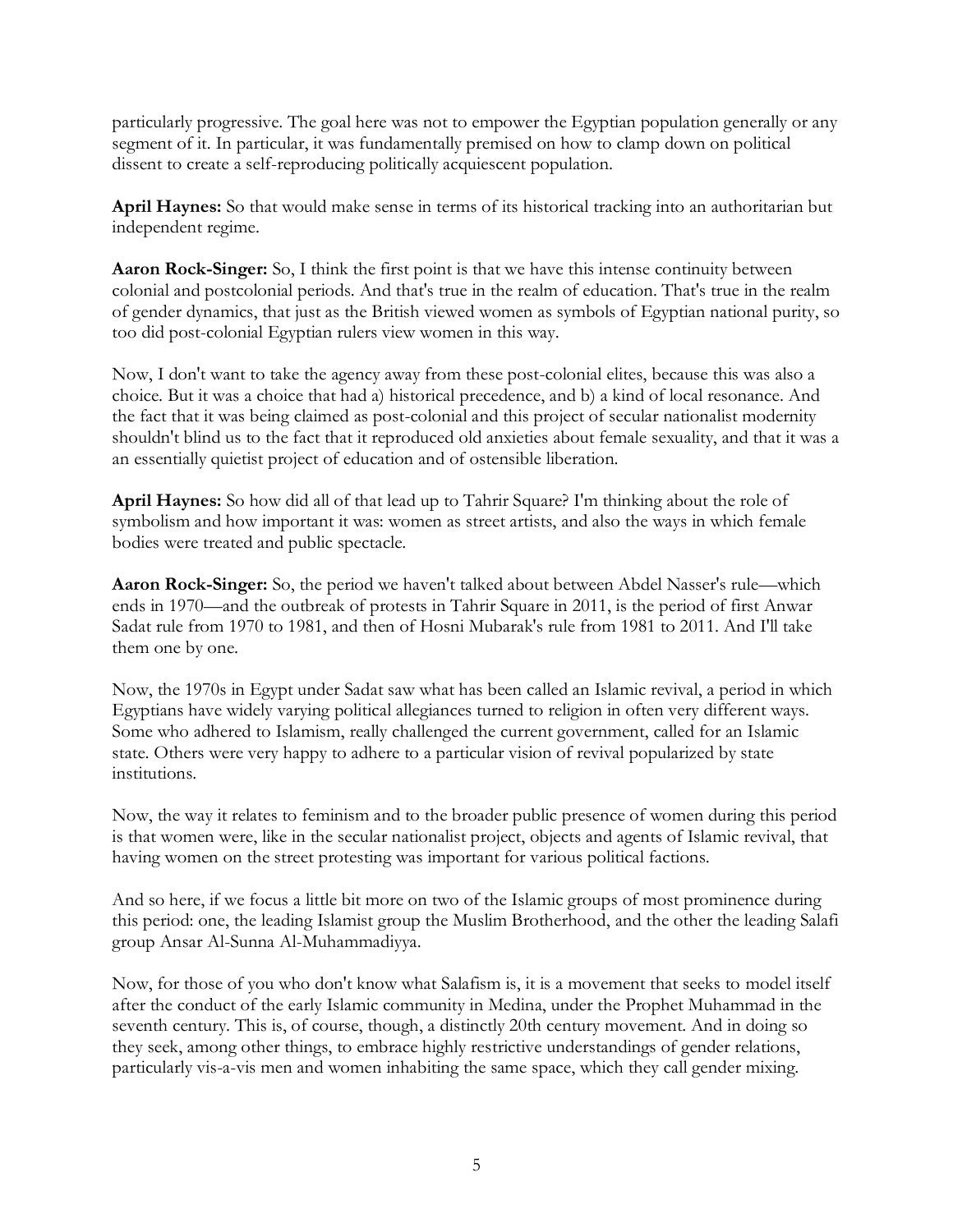So, during this period, in the '70s, Muslim Brothers and Salafis have a particular anxiety, which is that in terms of a popular project of mobilization, they have considerable incentive to have women out in the streets. And the reason for that is not simply numbers, but also symbolism, that there is a power to having a vision and a symbolic image of a sea of women—particularly a sea of black for the Salafis, because the Salafi women are disproportionately wearing the niqab, the face veil during this period, along with a black robe.

But what's so interesting that happens after the 1970s—so this period of Hosni Mubarak's rule from '81 to 2011—is that women's public presence goes from being a concession to being a necessity. And by that I mean, in the 1970s, Muslim Brothers and Salafis justified women being in public, essentially, along the lines of necessity, that this was something that was required to meet the needs of the movement at this period. But this was emphatically not a good unto itself, this was not an end unto itself.

Now what happens, and it's so striking in the '80s, and '90s, is that a) women continue to go to work at increasing rates continue to be educated at increasing rates. This includes women who are part of this movement. The second thing that's striking though, is that leaders of this movement disproportionately male elites, though also some women seek to reckon with this and to make a case for how women can inhabit public space in a manner that both protects their ostensible chastity as well as meeting the goals of the movement.

It's in that context that we see a claim that gender segregation is not simply a barrier between men and women, but that the form of a woman's dress and how a woman conducts herself can be a form of segregating herself from the social environment around her. And this is not gender segregation as any of us understand that it's not gender segregation, for example, as it's practiced in Saudi Arabia today. But it points us to the fact that women are in public to stay at this point. And that instead of trying to return women to the home, which is something that Salafi elites in particular tried to do in the 1970s, they have essentially accepted women's public presence.

Now I'll add a final note, and this is a product of my spending some time reading Egyptian marriage manuals from the 1980s and 1990s and asking about this question of what these changing understandings of public presence mean for domestic responsibilities.

And I don't want to overstate this point, because I don't think that men suddenly started engaging in these movements and significantly more domestic labor than they previously had. But there is a conversation as to what men's domestic roles should be. And it's a conversation that is both practical and also deeply religious. And by the practical, I'm in their conversations about what are the domestic roles that men could carry out, such as keeping the house tidy, cleaning up taking the trash out, and so forth, that we might laugh about, and say, 'Oh, isn't that the most mundane thing in the world.' But this is a conversation that's being had within these movements in terms of articulating a set of gender domestic expectations.

But the key thing to realize in this context is it's not just a practical matter, because the conversation is specifically about what the Prophet Muhammad did, and what his relationship was, and his understanding of domestic responsibilities was with his wives. And so, it's a conversation that is at once anchored in the particular political and social and economic needs of the 1980s and 90s in Egypt, and also in this long-term engagement with what it means to emulate the model of Muhammad.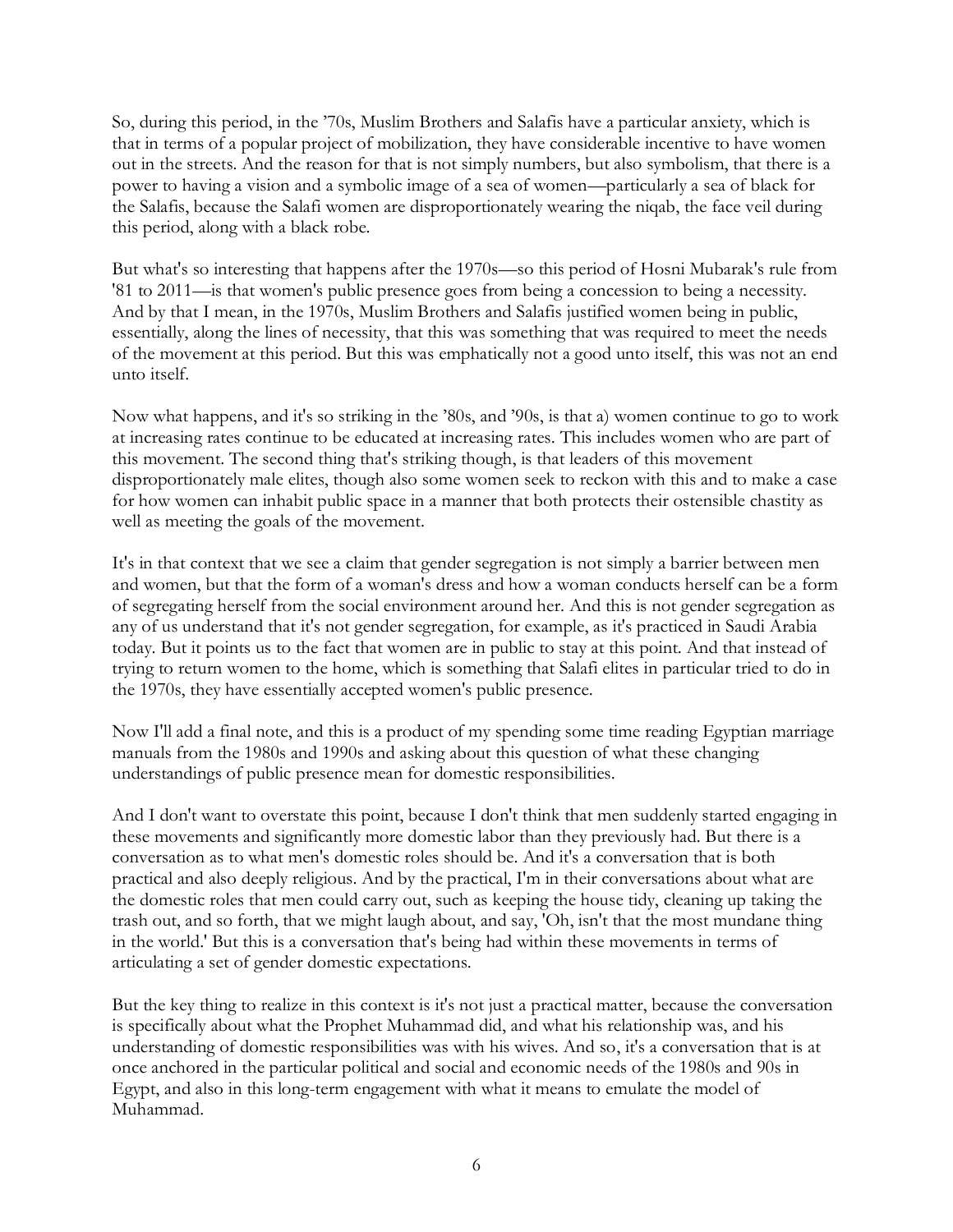**April Haynes:** I understand that there are a lot of different interpretations of what that early Muslim community must have looked like. The relationship between Muhammad and his wives is debated. So, can you tell us a few different iterations of those stories and how they play out in modern politics?

**Aaron Rock-Singer:** I think the question of how they play out in modern politics is probably the best one to start with. Because in terms of internal Islamic debates, this is the essentially key domain of authenticity debates, which is to say, it's the period that, if you want to make an argument in the 21<sup>st</sup> century for a particular project, that you do so with reference to the seventh century.

Now, the problem with all of these arguments—whether they're arguing for highly liberal or highly conservative understandings of gender relations—is that they're more frequently than not utterly ahistorical. And so, in one narrative, seventh-century Medina is this paradise of gender equality. In another narrative, it's a highly patriarchal system. In both cases, the claim to this period is a legitimating device for a project that is fundamentally about the  $21<sup>st</sup>$  or  $20<sup>th</sup>$  century, not about the seventh century.

But to give you an example of how these efforts essentially fall down, I'll tell a story of how one of the groups that we've talked about, Salafis, adopted gender segregation, specifically how they tried to make the case for gender segregation.

Now, Salafis have both a particular advantage and a particular burden in making a socially persuasive claim to particular religious interpretations, which is that they seek to ground everything that they do in proof texts from the Prophet Muhammad's life. So, this is either Quranic verses, or reports of the Prophet saying, and doings which are known as hadith. And so, for Salafis, the way to justify a particular project is to say, 'Well, here are the hadith reports, here are the Quranic verses, which speak very explicitly about what we are saying you should be doing.'

Now, this is a really powerful message because it's so concrete. You can simply point to the reports. It is also a message that has a certain high bar to it, because you need to have the proof texts. If you don't have the proof texts, then you end up with what for Salafis are far more subjective, interpretive approaches.

Now I don't find that particular claim that citing proof texts is an objective interpretive approach to be terribly persuasive, because those proof texts are being used in a very specific context and very consciously at that, but in the particular case of gender segregation, Salafis had what's for historians is really fascinating problem. They wanted to justify a project of gender segregation in the 1970s, and they needed to base it in the seventh century. But they had very limited precedents for gender segregation in the seventh century.

And as a result, they engage in a few different interpretive moves. One is to argue that a variety of proof texts that had never before been understood to refer to gender segregation. Now, you know, for example, the Prophet Muhammad, when women in the community were pledging allegiance to him, he didn't shake their hand, he simply acknowledged their presence. And this was an argument for Salafis, not only why men and women shouldn't be allowed to touch each other physically in any case, but that really, there was a separation between men and women.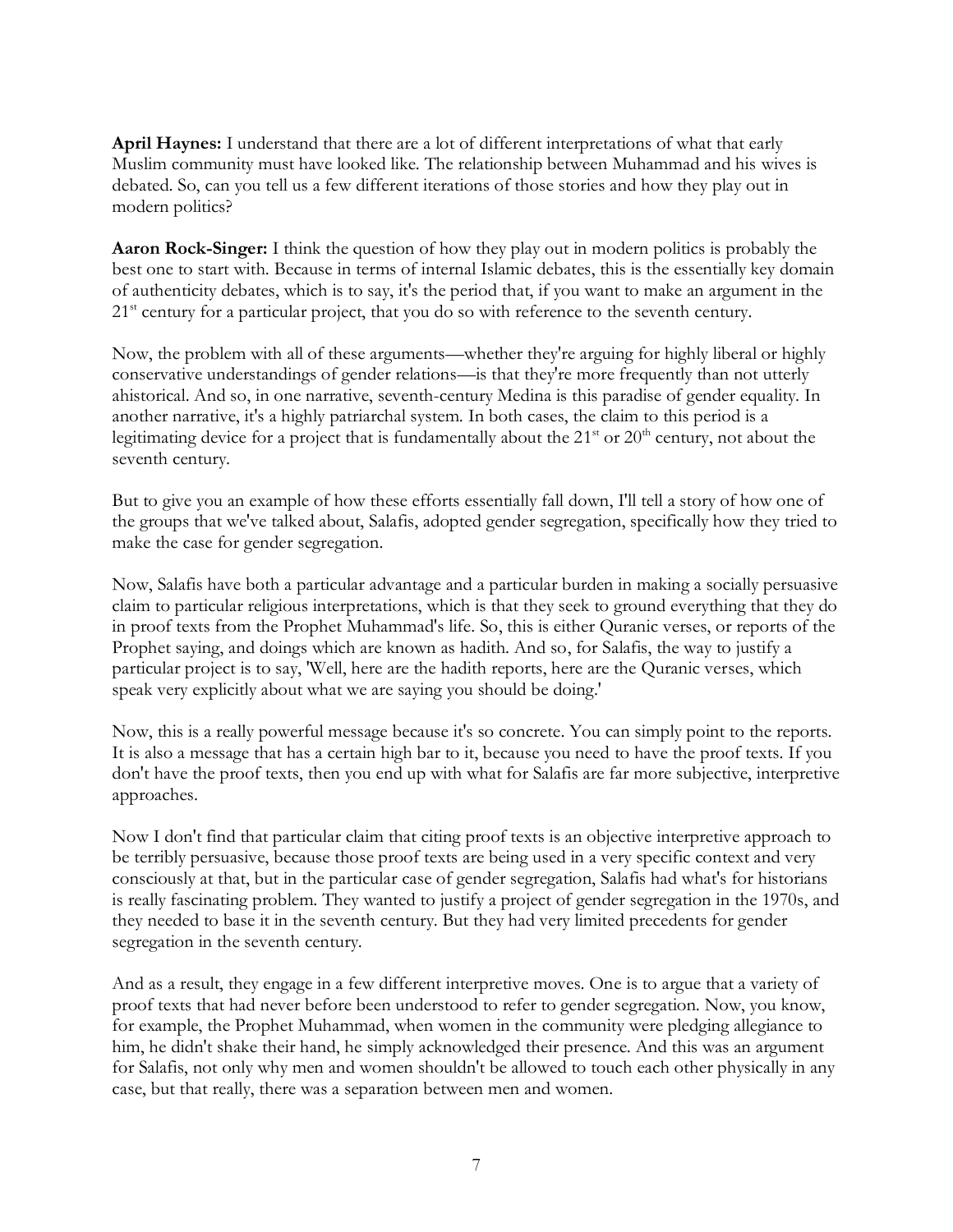Another argument they make is that this is simply a generalization of the basic separation of men and women in ritual space. And this is the only instance we really have from this period where there is any kind of formalized gender segregation that men and women pray separately in mosques. And this is something that has broadly been observed throughout Islamic history. The problem, though, for Salafis, is that throughout Islamic history, no one else adhered to this beyond the mosque, that they had a real historical problem in terms of normative Muslim practice, which accepted the continued existence of spaces in which men and women mixed. And this problem was, in some sense, more urgent in the  $20<sup>th</sup>$  century because in the context of expanding cities, in the context of expanded education and employment, there were more and more places for unrelated men and women to meet.

The third move they could make, essentially striking out on these first two, was to argue that there was a Quranic text that prohibits men and women from mixing. The problem was that the word 'mixing' doesn't appear in the Quran. And neither does 'gender separation' or 'segregation.'

And so, what we see in 1978, is we have a leading Saudi Salafi named Abdul Aziz ibn Baz writing in an Egyptian Salafi magazine. And he brings to the table an interpretation that is utterly radical, but he doesn't acknowledge it at the time, which is that a Quranic injunction against women flaunting themselves—which has been understood, literally for hundreds of years, as a call to female modesty as being about behavior as being about clothing, but not as being about anything beyond that—that the meaning of 'flaunting' is really a prohibition against gender mixing. And he does this for about a year, he holds this interpretation steady for about a year. Because again, this is his proof text. This is his magic bullet.

But the problem then becomes that no one takes him very seriously. He's one of the leading Salafi scholars of this time, he's got state funding behind him, he has access to material resources. But this interpretation just doesn't hold water. And so as a result, he retreats to a distinctly non-Salafi interpretive claim, which is that essentially, this is damning the pretexts of sin, which is a legal tool in the Islamic scholarly tradition, to say that, while one action might not be forbidden on its surface, it's because of what it leads to. It's, in essence, a slippery slope argument. But it's not an argument that Salafis had previously embraced.

So, here we have this story of this active interpretive project to try to justify up a practice that had little basis historically, and in the course of trying to do so we actually get a real sense of what these contestations over women's public presence are really about: that they aren't about the seventh century, that they aren't about adhering to what the Islamic tradition says or doesn't say about gender relations, that these are people living in the  $20<sup>th</sup>$  century. And they are shaped more by the legacies of the secular nationalist project of state feminism than they are by the legacies of Islamic history generally, and the seventh century in particular.

**April Haynes:** As a historian, do you think that continuity, just in a general sense, tends to matter more than change? Or are there specific changes in Egyptian women's political history that you would point to and say, 'Well, here was at least a pivot point or the potential, maybe a road not taken'?

**Aaron Rock-Singer:** So, I would say that in the Egyptian story, the expansion of women's education and employment is hugely significant. And partially it's significant because it transcends political divides at this point. That whether one is an Islamist or a secularist, there's no debate as to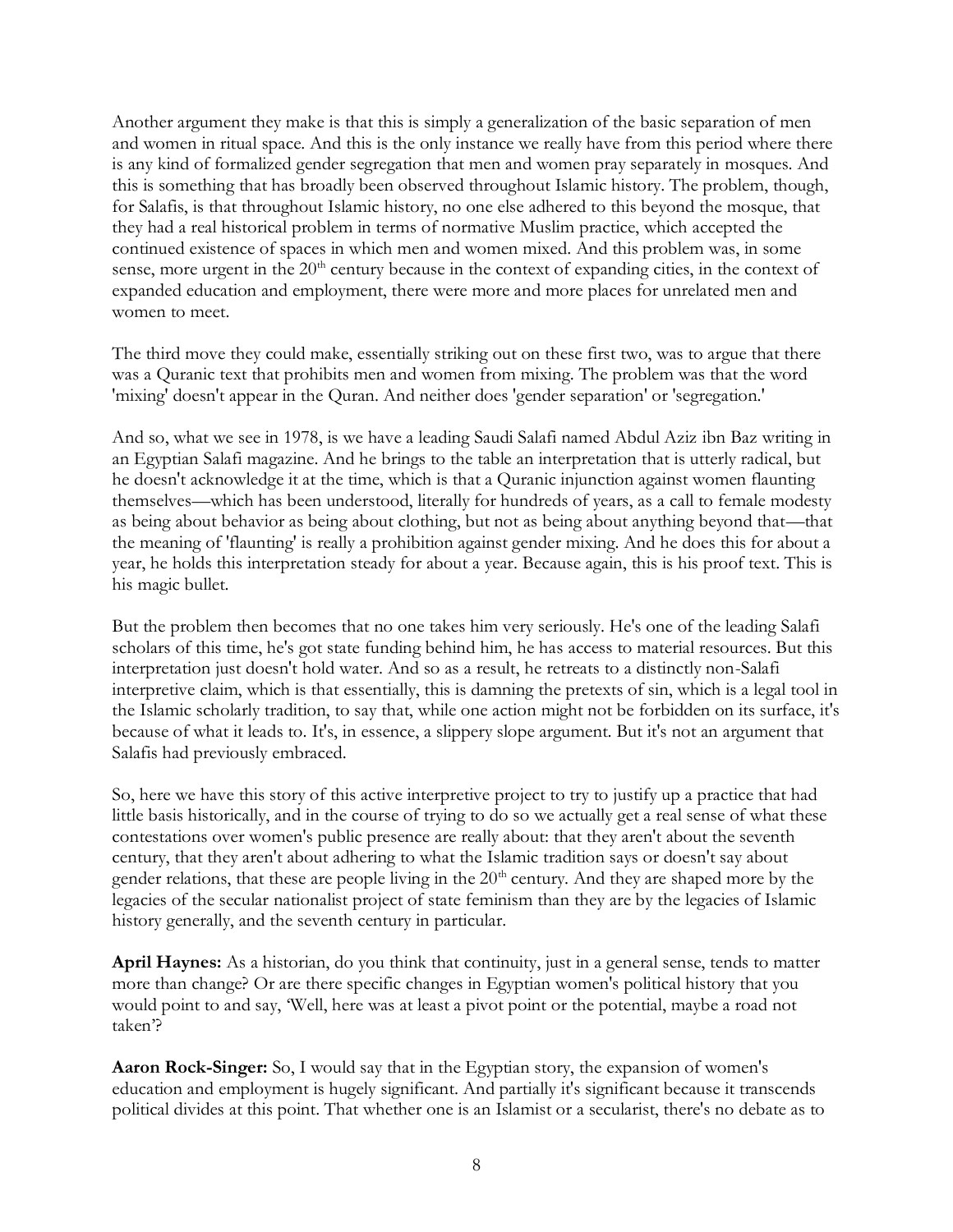whether women should have access to education, there's no debate for the most part except for a small subset of Salafis as to whether they should have access to employment. Now, abstaining from employment might be an ideal, but it's very much understood as a privilege, and rightfully so because Egypt is a country where it's hard enough to make ends meet on two salaries, let alone on one.

Ultimately, the challenge and the question is the same one of the post '52 period, which is what does a project of feminism look like in authoritarian political conditions? It seems in many respects, like we've reached the end point of the progress that can be made. But the question of feminism isn't simply one of women having access to education or employment. It's also a question of women being in a position to move freely within society, to associate freely, to engage in political projects that advance visions of society and state that are not reflective of those of the ruling regime. And there, as long as we are talking about an authoritarian political system, there's very little hope of those progressing.

**April Haynes:** So, thinking about modern political history and recent developments, how does Egyptian women's political history compare to that of women elsewhere in the Middle East?

**Aaron Rock-Singer:** So, in many respects, Egyptian women were at the forefront of increasing opportunities in the  $20<sup>th</sup>$  century. And here, they went alongside Tunisian women in particular, and Tunisia, too, had a project of state feminism from after receiving independence in 1956. We really see, in many respects, very similar story to the one that we see in Egypt. We also have non-Arab examples, most notably in Iran, of women's enfranchisement and broader access to society.

So, in this respect, the Egyptian case is not exceptional, that in the case of the Middle East, the best predictor of women's access to these opportunities is really, to my mind, urbanization. And that what we have here, in terms of restrictions to that kind of access, have a lot more to do with this urban-rural divide in this old rural political order than they do with any particular playbook of 'this is the role that women must have,' that in the 20th century, we see the expansion of Middle East cities, we see the expansion of government bureaucracies, we see the broadening of education to the populace. And this is true beyond Egypt.

I think what makes it so hard to tell these stories is, essentially, our desire to look back into the past to excavate a nugget that can be used to justify projects in the present. And again, these are projects that, broadly speaking, I'm very normatively sympathetic to. But we do risk reading too much in the past and in ways that, were we to look at our own history, we might be uncomfortable with that. There were restrictions on women's access to voting, to education, to employment in the early 20th century here, too.

And I'll conclude this answer with a funny story of transmission from early 20<sup>th</sup>-century America and Britain to 1970s Salafis. Because when I was reading the Salafi magazine, in the 1970s, there were a series of Western writers that they cited. And I figured out that these Western writers were largely British and American anti-suffrage activists, many of whom were female.

So, my first question was, well, how did we get from the early 20th-century United States and UK to 1970s Egypt and Saudi Arabia? And the answer was that, in the 1940s, the founder of the Syrian branch of the Muslim Brotherhood, a guy named Mustafa al-Siba'i, had translated the writings of these authors into Arabic. And then from there, they made their way into these Salafi magazines.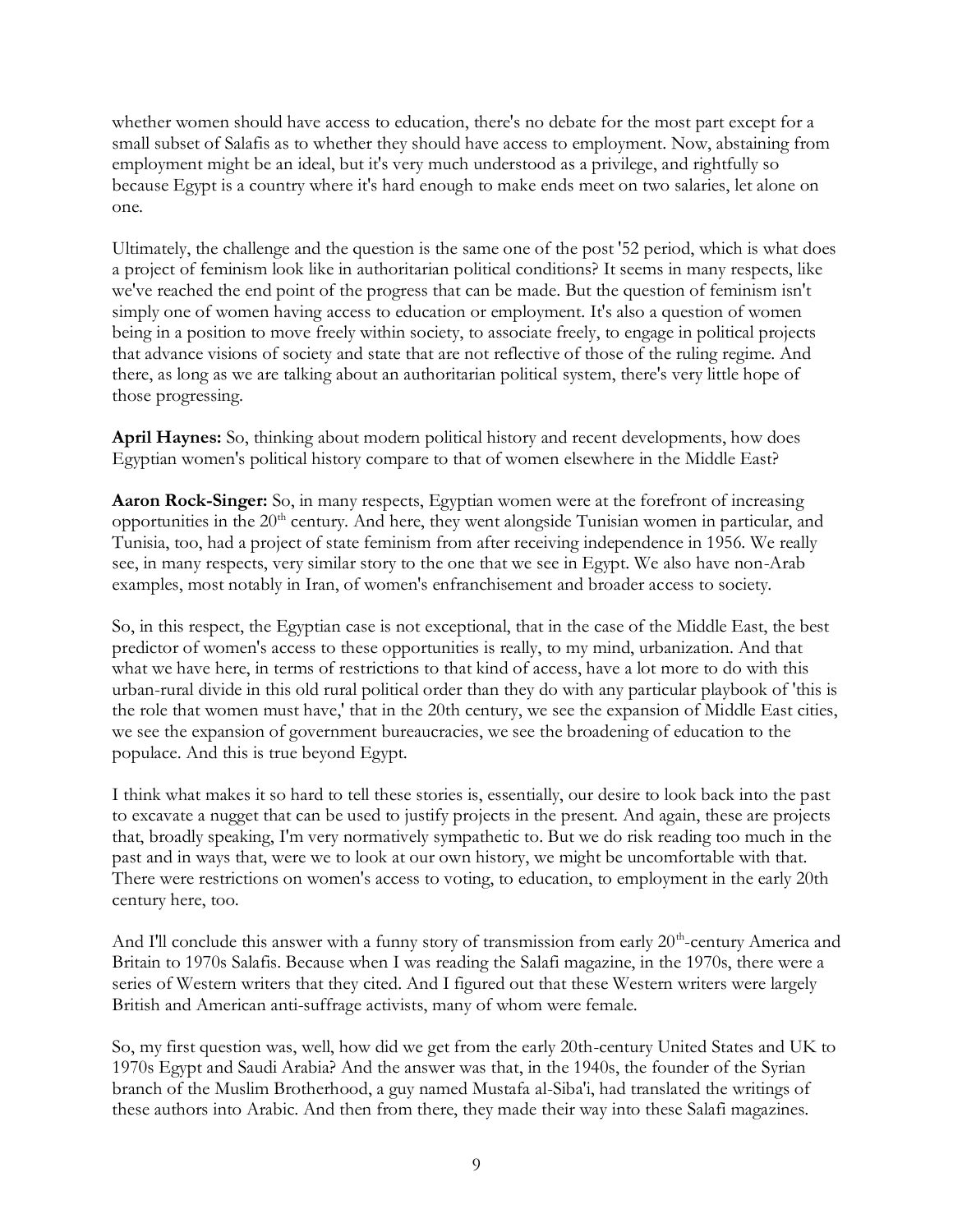And what's most striking about this is that the logic is basically similar: that the reason you can't trust women to vote is because nations that are guided by their women go to political ruin. The reason you can't trust them to work is because they will corrupt their femininity and corrupt the societies around them that this will disrupt the basic hierarchy between men and women and social order will never be regained. And the point being here is that we can look the Middle East as somehow a different story to the one that we have in the United States or in the UK. But really, we're talking about a difference of 50 years. This is, in the broader historical timeframe, this is not very much time.

**April Haynes:** And indeed, Phyllis Schlafly was active at the very time. So, there could have been another American text or English language texts that could have been transmitted, right.?

**Aaron Rock-Singer:** Yeah. And, you know, that reminds me of the fact that one of the ways that projects of gender segregation are justified in the 70s is by citing British and American authors, in particular women disproportionately, as to the social ills of men and women being educated or working together to say, 'You see, even in the West, they think that this is terribly harmful.' So, this is part of a global conversation that is hardly distinct to the Middle East.

**April Haynes:** So, thinking a little bit beyond women, their political history, the politics of feminism in the modern Middle East, how do you interpret as a historian some of the renewed protests that we've seen in the past two years?

**Aaron Rock-Singer:** Well, I think these renewed protests that we've seen in the last few months in Egypt, that we see in Lebanon right now, that we've seen in Iraq recently, they suggest to us that the Arab Spring and its aftermath haven't concluded, and that we can see this story not as one of rupture in 2011, but rather of essentially a series of tremors.

And the tremors are really coming from the fact that, at this point, the social contract in many of these countries is broken. And if we see the Egyptian iteration of the Arab Spring as an attempt to reckon with the breaking of that social contract, and kind of a spinning back and forth between democracy and then authoritarianism, again, we might look at more recent protests as essentially a more minor but nonetheless similar event that seeks to respond to the fact that there is still fundamentally a disjuncture between the expectations that Egyptians, particularly middle class Egyptians—and here I'm using that as a cultural category of how people understand themselves, not as a marker of class because if you know, being middle class in Egypt today, which means being able to buy an apartment and get married, is largely unattainable to most people who would identify themselves as part of this middle class.

I think that contemporary activism has a real problem that the authoritarian reach of the Sisi regime is significantly greater than it was under Abdel Nasser from 1950 to '70. That this is a regime which not only polices public expressions of dissent but seeks to monitor private expressions of dissent. And in that context, there are sites where people gather, namely labor unions tend to be key sites of activism. But for the most part, those sites are few and far between.

And as a result, there's this question of what does one do? And the answer of the Islamist movement broadly has been to flee. Muslim Brothers have largely left, particularly leadership. Salafis, some stuck around, some have fled either to Turkey or to Kuwait.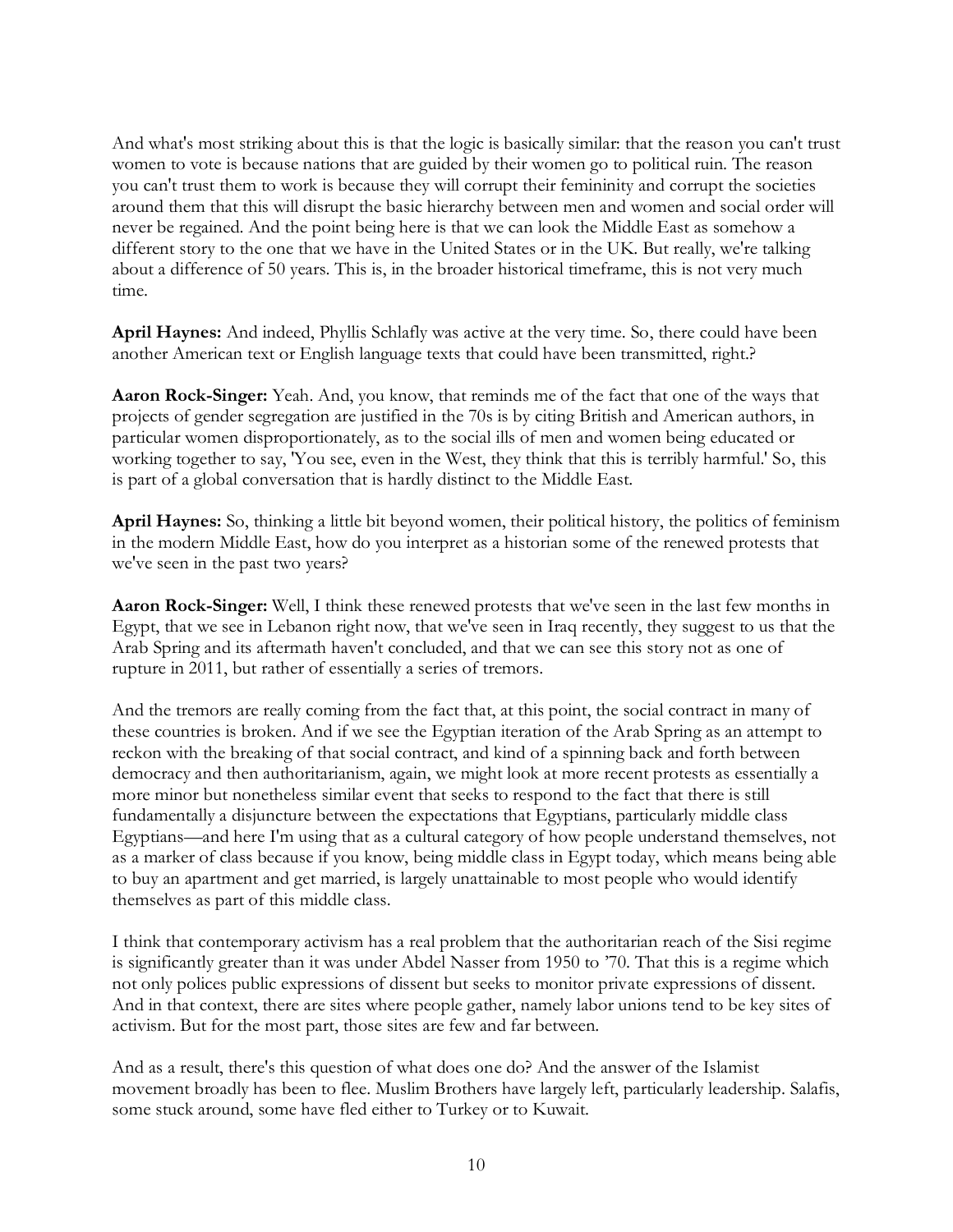But there's fundamentally a real challenge. Unlike under Mubarak, when there was essentially a space that was circumscribed but very defined of where one could be active, there are no longer spaces where it's permissible to be politically active. And so as a result, my prediction if I have one is that to extent that we have outbursts of violence, efforts to overthrow the regime, they'll be sporadic, they'll be poorly organized, and perhaps most concertedly, there'll be a product of the environment in which they arose.

If we think of one of the challenges of Egyptian politics post-2011 as being a story of reckoning with, for lack of a better word, the PTSD of living under a dictatorship—of the ways in which living under a dictatorship makes you inclined to go to the army to try to solve your problems instead of tolerating serious disagreement with your fellow citizens—so too, will the political convulsions that Egypt will at some point face in the future be a product of the mass repression of this period.

And in that sense, part of our challenge is that the Mubarak period saw conversation within Egypt among ideologically very diverse groups about what democracy looks like. This is something leftists were talking about, this was something Islamists were talking about. They were having a serious conversation. Now they might not always have had that conversation with each other, but there was a broad conversation that was an intellectually serious and politically engaged one.

In this period, the question isn't really how to have a conversation about democracy; it's what to do about the fact that the ruler is not merely someone who has authoritarian tendencies but has the state apparatus to match that.

And here, what's so striking—and I'll come back to example of the Muslim Brotherhood—is that, after the Abdel Nasser period, the Brotherhood had to reckon with a serious problem, which is that a splinter of the group had arose, and saw it as legitimate to declare other Muslims to not be Muslim because they followed a secular state. Now this was originally an effort to justify killing Abdel Nasser. They essentially settled this disagreement in the 1970s, and for forty years, the consensus essentially held.

What has been most concerning to see in the post-2013 period, or in the Sisi period, is that this has become an issue again for the Brotherhood, that a splinter has come off again, arguing that these practices really need to be revived because, 'Look at how terrible the ruler is.'

And this is a classic case where we have an Islamist movement which has worked very hard to put a particularly destructive religious interpretation to bed, and the way in which extremely repressive political conditions produce radicalization. And they claim—you know, the Sisi regime's claim is that they're committed to religious moderation. But, like in the case of feminism, I'm not convinced that one can produce religious moderation out of extreme oppression.

**April Haynes:** Thanks for that reality check, Aaron. It's great to have a historian explain it to us.

**Aaron Rock-Singer:** My pleasure.

[MUSICAL INTERLUDE]